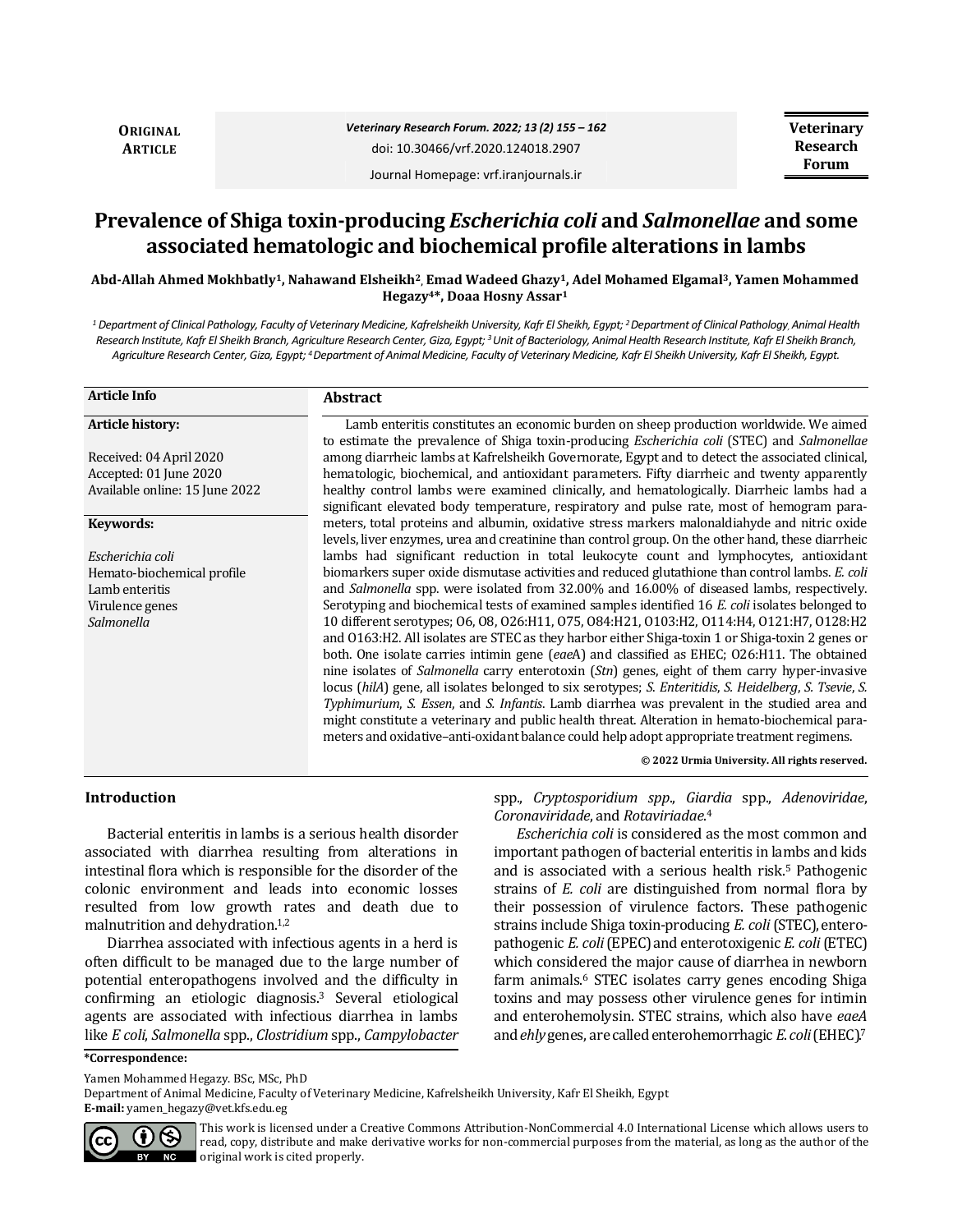Enteric disease associated with *Salmonella* occurs only sporadically,<sup>8</sup> but outbreaks are typically associated with *Salmonella enterica* subspecies *enterica* infection, and serotype *typhimurium* is the most commonly linked to gastroenteritis in sheep.<sup>9</sup> Virulence of *Salmonellae* depends on the presence of genes which are responsible for invasion into the epithelial cells and colonization and secretory diarrhea; *sefA* and *stn*, respectively.<sup>10</sup>

The infected lambs with virulent strains of *E. coli* such as STEC and *salmonella* spp. and the presence of these microorganisms in lamb fecal excreta constitutes a veterinary and public health threat.<sup>11</sup> Therefore, serological and molecular techniques are essential for detecting and characterizing pathogenic bacteria and virulence markers, respectively which are responsible for bacterial enteritis.<sup>12</sup>

On the other hand, diarrhea in lambs is associated with hemato-biochemical and oxidative parameters alterations creating an imbalance in the electrolyte, fluid and acidbase balance in the animal body. These changes establish a high risk for animal mortality and, therefore the evaluation of such alterations is important for determining the proper medical intervention.<sup>13</sup>

The current work aimed to determine the prevalence of Shiga toxin-producing *Escherichia coli* and *Salmonellae* among lambs suffered from enteritis in Kafrelsheikh Governorate. Furthermore, we evaluated the clinical, hemato-biochemical, oxidative and antioxidant parameters consequences among these lambs.

## **Materials and Methods**

**Animals and samples.** A total of 70 (apparently healthy;  $n = 20$  and diarrheic lambs;  $n = 50$ ) lambs of both sexes and aged from 1 to 60 days from Kafrelsheikh Governorate were examined and sampled. The animals were from a large sheep farm out of the six governmental farms in the governorate.

**Clinical examination.** All animals were subjected to clinical examination including general health condition, body temperature, pulse, respiration, character of mucous membranes, auscultation of chest and abdomen and characters of the diarrhea according to Radostits *et al*. 9

**Blood collection for hematological examination and antioxidant biomarkers.** Two blood samples were collected from jugular vein of each lamb. The first sample was collectedinVacutainer™tubes (BD, FranklinLakes, USA) containing EDTA for hematological studies according to standard techniques described by Feldman *et al*. <sup>14</sup> using Vet analyzer (Medonic CA620/530; Boule Medical AB, Stockholm, Sweden) and for anti-oxidant biomarkers super oxide dismutase (SOD) according to Abelson *et al*. 15 and reduced glutathione (GSH) according to Pertile *et al*. 16 The second sample was collected without anticoagulant and allowed to clot at room temperature, then centrifuged at 3,000 rpm for 10 min for serum separation. Serum samples were stored at - 20.00 °C for further biochemical studies.

**Serum biochemical parameters and oxidative stress markers.** The following biochemical parameters were determined in serum: serum total protein, serum albumin according to Henry *et al*., <sup>17</sup> serum globulin was calculated as the difference between total protein and albumin together with albumin to globulin ratio (A/G) according to Kaneko *et al*. <sup>18</sup> Serum alanine amino transferase (ALT), aspartate amino transferase (AST) according to Reitman and Frankel, $19$  and alkaline transferase (ALP) according to Rec.<sup>20</sup> Glucose according to Nagy *et al*. <sup>21</sup> urea nitrogen according to Patton and Crouch,<sup>22</sup> creatinine according to Young,<sup>23</sup> Lmalondialdehyde (L-MDA) according to Esterbauer *et al*. 24 Nitric oxide (NO) according to Aebi,<sup>25</sup> Spectrophotometrically (Optizen 3220 UV; Mecasys Co. Ltd, Daejeon, South Korea) using diagnostic test kits (Spinreact, Girona, Spain for serum proteins and Spectrum Diagnostics, Cairo, Egypt for other parameters).

**Samples for bacteriological examination.** Rectal swabs were taken from diarrheic (lambs) by means of sterile cotton swabs and transported to laboratory as soon as possible in sterile MacConkey broth (Oxoid Ltd., Basingstoke, UK) and incubated at 37.00 ˚C for 24 hr for increasing chances of isolation. The samples (rectal swabs) were cultivated aerobically then bacterial isolates were subjected for characterization by studying their cultural, and biochemical characteristics according to Quinn *et al*. 26

**Isolation and identification of causative agents.** For isolation of *Salmonella* strains, a loopful from the MacConkey broth was inoculated into selenite F broth with overnight incubation at 37.00 °C. Then, a loopful was streaked out onto MacConkey's agar, xylose lysine deoxycholate (Oxoid Ltd.) and *Salmonella*–*Shigella* agar media (Oxoid Ltd.) and incubated at 37.00 ˚C for 24 hr. Suspected colonies were subjected to biochemical testing according to Collee *et al*. <sup>27</sup> For isolation of *E. coli* strains, a loopful from the MacConkey broth was inoculated into MacConkey's agar and incubated at 37.00 ˚C for 24 hr. Lactose fermenter (pink) colonies were streaked onto and Eosin Methylene Blue agar and confirmed as *E. coli* using the standard biochemical tests according to Collee *et al*. 27

**Biochemical identification of** *E. coli.* Standard biochemical tests for detection of *E. coli* were performed for 16 positive isolates according to Kreig and Holt,<sup>28</sup> including indole production test, methyl red test, nitrite reduction, ONPG, Sugar fermentation as lactose and arabinose.

**Biochemical identification of** *Salmonella.* Standard biochemical tests for detection of *Salmonella* were performed for nine positive isolates according to Kreig and Holt,<sup>28</sup> including motility positive, methyl red test, citrate utilization, H2S, ODC, LDC and arginine dihydrolase while with Sugar fermentation only xylose.

**Serological identification of** *E. coli.* The isolates of *E. coli* were serologically identified according to Kok *et al*. 29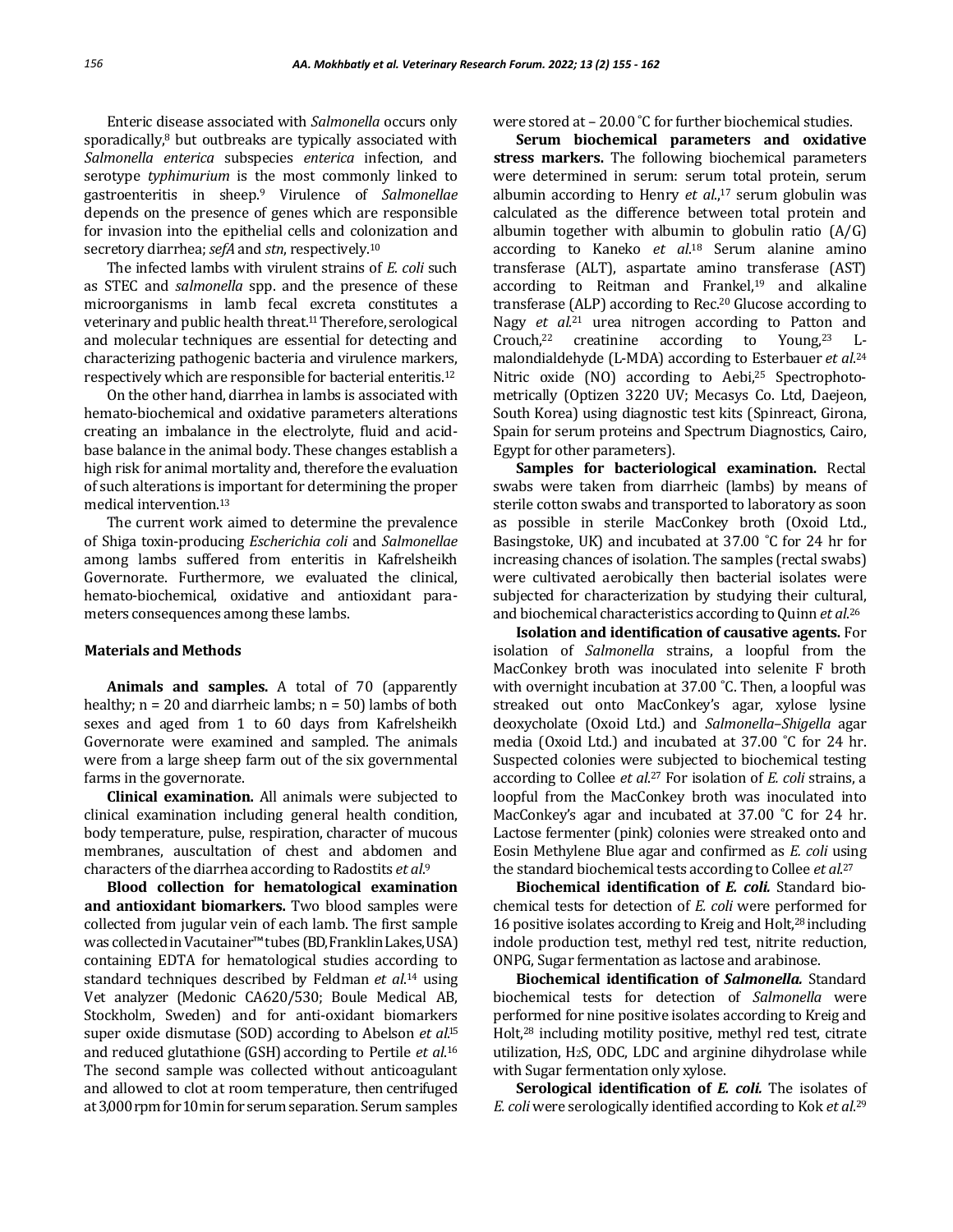using rapid diagnostic *E. coli* antisera sets (Denka Seiken, Tokyo, Japan) for diagnosis of the enteropathogenic types.

**Serological identification of** *Salmonella***.** The isolates of *Salmonella* were serologically carried out according to Kauffman,<sup>30</sup> for determination of somatic (O) antigen by Slide agglutination test and flagellar (H) antigen using tube agglutination test.

**Multiplex polymerase chain reaction for detection of virulence genes.** The PCR was applied on *E. coli*  isolates as well as *Salmonella* isolates.

**Genomic DNA extraction.** It was carried out following Sambrook et al.<sup>31</sup> Genomic DNA from individual pure cultures of *E. coli* isolates and *salmonella* isolates was extracted by GeneJET Genomic DNA Purification Kit (Thermo-Fisher, Waltham, USA) according to manufacturer's guidelines.

**Primer sequences of** *E. coli* **used for PCR identification.** Application of PCR for identification of Shiga toxins (*stx1* and *stx2*) and intimin (*eaeA*) genes of *E. coli* was performed essentially using primers (Amersham Pharmacia Biotech, Orsay, France), (Table 1).

**Primer sequences of** *Salmonella* **species used for PCR identification.** Application of PCR for identification of virulence factors including enterotoxin (*stn*), and hyperinvasive locus (*hilA*) genes of *Salmonella* species were synthesized (Table 1).

**Statistical analysis.** All data were presented by the means ± standard error. All pair-wise comparison of infected lambs to control was analyzed by one way analysis of variance using SPSS Software for data analysis (version 23.0, IBM Corp., Armonk, USA). Unless otherwise indicated, all differences were considered statistically significant at  $p < 0.05$ .

### **Results**

**Clinical Findings.** The control lambs had a normal appetite with normal defecation in form of small hard pellets. On the other hand, lambs suffered from enteritis manifested clinical signs of diarrhea i.e., profuse and watery in some cases, and pasty white or yellowish and rancid in the others. The fecal materials were accumulated on the tail and hind limbs. These lambs suffered from fever associated with dullness, anorexia with congested mucous membrane. Body temperature, respiratory rate and pulse rate among diseased lambs were significantly higher than among the control lambs at  $p \le 0.05$ ; 41.10  $\pm$  0.08 °C, 37.33  $\pm$  0.88 and 121.60  $\pm$  2.60 among diseased lambs and 39.20 ± 0.17 ˚C, 23.66 ± 1.20 and 81.00 ± 1.52 among control lambs, respectively.

**Hematological findings.** Lambs suffered from diarrhea had an elevated RBCs count, Hb concentration, PCV neutrophils and monocytes than control lambs. On the other hand, diarrheic lambs had a significant decrease in total leukocyte count and lymphocytes compared to the control lambs (Table 2).

**Serum biochemical analysis.** There was a significant increase in serum protein profile and serum enzyme activities among diarrheic than the control lambs. However, diarrheic lambs had a significant decrease in serum glucose concentration than the control ones (Table 2).

**Oxidative stress and antioxidant biomarkers.** The MDA and NO levels were significantly increased in diarrheic lambs compared to apparently healthy lambs ( $p < 0.05$ ), while SOD activities and GSH levels were significantly reduced among diseases lambs (*p* < 0.05), (Table 2).

**Microbiological findings.** The *E. coli* and *Salmonella* were the main cause of bacterial enteritis in examined lambs. The percentage of isolated bacteria was calculated relative to the total diseased lambs. The bacterial isolates from collected fecal samples of diarrheic lambs found that *E. coli* was present in 16 samples (32.00%), *Salmonella* in nine samples (18.00%), *Enterobacter* spp. in five samples (10.00%), *proteus* in four samples (8.00%), *Citrobacter* spp. in four samples (8.00%), *Klebsiella* spp. in four samples (8.00%), *Providencia* spp. in three samples (6.00%), *Serrattia* spp. in two samples (4.00%) and about three samples (6.00%) were mixed infections. A total of 10 different *E. coli* serotypes were identified biochemically as O6, O75, O8, O114, O128, O26, O84, O103, O121 and O163 (Table 3) and a total number of six different *salmonella* serotypes were identified biochemically as *S. Enteritidis*, *S. Heidelberg*, *S. Tsevie*, *S. Typhimurium*, *S. Essen*, and *S. Infantis*(Table 3).

**Table 1.** Primer sequences of *E. coli* and *Salmonella* spp. virulence genes used for PCR identification.

| Microorganism   | Primer      | Oligonucleotide sequence $(5' \rightarrow 3')$ | Product size (bp) | <b>References</b>             |  |
|-----------------|-------------|------------------------------------------------|-------------------|-------------------------------|--|
| E. coli         | $stx1$ (F)  | 5' ATAAATCGCCATTCGTTGACTAC '3                  |                   |                               |  |
|                 | stx $1(R)$  | 5' AGAACGCCCACTGAGATCATC '3                    | 180               |                               |  |
|                 | stx $2(F)$  | 5' GGCACTGTCTGAAACTGCTCC '3                    |                   | Paton and Paton <sup>48</sup> |  |
|                 | stx 2 $(R)$ | 5' TCGCCAGTTATCTGACATTCTG '3                   | 255               |                               |  |
|                 | eae $A(F)$  | 5' GACCCGGCACAAGCATAAGC '3                     | 384               |                               |  |
|                 | eae $A(R)$  | 5' CCACCTGCAGCAACAAGAGG '3                     |                   |                               |  |
| Salmonella spp. | Ssn(F)      | 5' CTTTGGTCGTAAAATAAGGCG '3                    | 260               | Makino et al. <sup>49</sup>   |  |
|                 | stn(R)      | 5' TGCCCAAAGCAGAGAGATTC '3                     |                   |                               |  |
| Salmonella spp. | hilA(F)     | 5' CTGCCGCAGTGTTAAGGATA '3                     |                   |                               |  |
|                 | hilA(R)     | 5' CTGTCGCCTTAATCGCATGT '3                     | 497               | Guo et $a150$                 |  |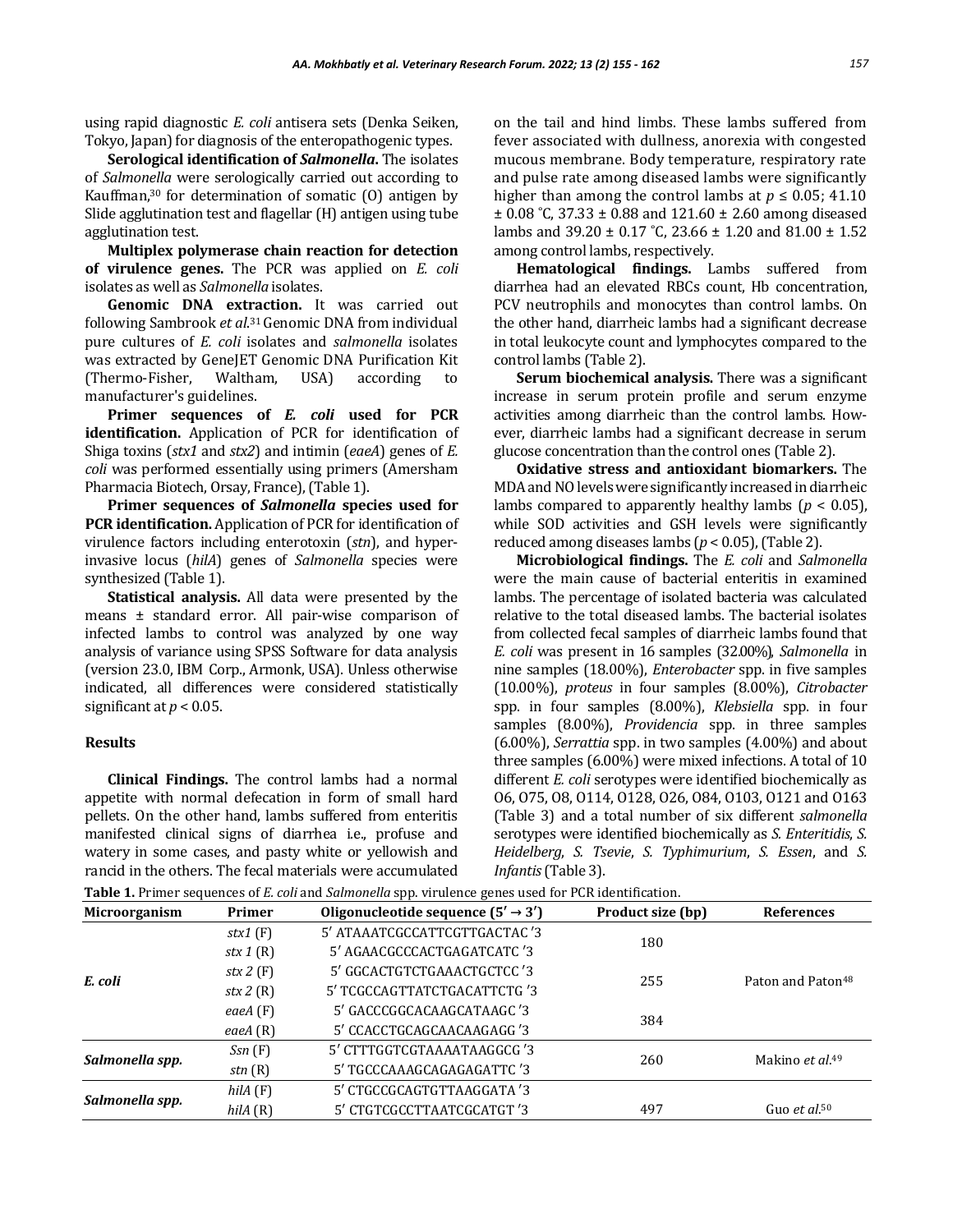| <b>Parameters</b>                        | Control            | <b>Diseased</b>     |  |
|------------------------------------------|--------------------|---------------------|--|
| <b>Whole blood sample</b>                |                    |                     |  |
| RBCs (10 <sup>6</sup> mm <sup>-3</sup> ) | $7.90 \pm 0.25$    | $9.25 \pm 0.24*$    |  |
| Hb $(g dL^{-1})$                         | $10.50 \pm 0.45$   | $12.14 \pm 0.14**$  |  |
| <b>PCV</b> (%)                           | $29.12 \pm 0.56$   | $34.15 \pm 1.15**$  |  |
| WBCs $(10^3 \text{ mm}^{-3})$            | $9.92 \pm 0.68$    | $8.80 \pm 0.56*$    |  |
| Lymphocytes (%)                          | $55.50 \pm 2.08$   | $37.80 \pm 2.6$ **  |  |
| Neutrophil (%)                           | $39.50 \pm 2.00$   | $54.50 \pm 3.2**$   |  |
| Monocytes (%)                            | $2.52 \pm 0.04$    | $5.01 \pm 0.14**$   |  |
| Eosinophils (%)                          | $2.20 \pm 0.21$    | $2.10 \pm 0.45$     |  |
| <b>Basophils</b> (%)                     | $1.24 \pm 0.12$    | $1.00 \pm 0.12$     |  |
| $SOD$ (U mL $-1$ )                       | $205.12 \pm 10.45$ | $152.94 \pm 9.14**$ |  |
| GSH-R (mmol L-1)                         | $6.24 \pm 0.10$    | $5.12 \pm 0.14*$    |  |
| Serum sample                             |                    |                     |  |
| Total protein $(g dL^{-1})$              | $6.29 \pm 0.21$    | $8.37 \pm 0.22*$    |  |
| Albumin $(g dL^{-1})$                    | $3.33 \pm 0.45$    | $5.09 \pm 0.09*$    |  |
| Globulin $(g dL-1)$                      | $2.96 \pm 0.50$    | $3.28 \pm 0.15$     |  |
| A/G ratio                                | $1.13 \pm 0.12$    | $1.55 \pm 0.12$     |  |
| ALT $(U L-1)$                            | $50.12 \pm 2.56$   | $68.45 \pm 4.22**$  |  |
| AST $(U L-1)$                            | $29.16 \pm 2.56$   | $38.55 \pm 1.18**$  |  |
| ALP $(U L-1)$                            | $16.20 \pm 2.21$   | $33.30 \pm 1.45**$  |  |
| Urea (mg $dL^{-1}$ )                     | $37.16 \pm 0.45$   | $51.22 \pm 2.71**$  |  |
| Creatinine (mg dL-1)                     | $1.01 \pm 0.04$    | $1.12 \pm 0.24*$    |  |
| Glucose (mg dL-1)                        | $55.12 \pm 1.12$   | $48.12 \pm 2.12**$  |  |
| $MDA$ (mmol mL $-1$ )                    | $1.69 \pm 0.21$    | $4.25 \pm 0.14**$   |  |
| NO ( $\mu$ mol L·1)                      | $6.96 \pm 1.50$    | $9.31 \pm 0.15*$    |  |

**Table 2.** Hemato-biochemical and antioxidants parameters among diarrheic and control lambs.

RBCs: Red blood cells, Hb: Hemoglobin, PCV: Packed cell volume, WBCs: White blood cells, SOD: Superoxide dismutase, GSH-R: Reduced glutathione, A/G: Albumin to globulin ratio, ALT: Serum alanine amino transferase, AST: Aspartate amino transferase. ALP: Alkaline transferase, MDA: Malonaldiahyde, NO: Nitric oxide. \* ,\*\* indicate significant differences compared to the control values at  $p \le 0.05$  and  $p \le 0.001$ , respectively.

**Table 3.** Virulence genes distribution of *E. coli* and *Salmonella* spp. isolated from diarrheic lambs.

| Serovars               | Extracted isolates (n) | Genes (n) |          |           |
|------------------------|------------------------|-----------|----------|-----------|
| Salmonella             |                        | stn       |          | hilA      |
| S. Enteritidis         | 3                      | 3         |          | 3         |
| S. Essen               | 1                      | 0         |          | 1         |
| S. Heidelberg          | 1                      | 1         |          | 1         |
| S. Infantis            | 2                      | O         |          | 2         |
| S. Tsevie              | 1                      | 1         |          | O         |
| S. Typhimurium         | 1                      | 1         |          | 1         |
| E. coli                |                        | stx1      |          | stx2 eaeA |
| 06                     | 1                      | 1         | 0        | 0         |
| 08                     | 2                      | 2         | 2        | 0         |
| 026:H11                | 1                      | 1         | 1        | 1         |
| 075                    | 3                      | 2         | 0        | 0         |
| 084:H21                | 2                      | 0         | 2        | 0         |
| 0103:H2                | 1                      | 1         | 1        | 0         |
| 0114: H4               | 1                      | 1         | 0        | 0         |
| 0121:H7                | 1                      | 0         | 1        | 0         |
| $0128:$ H <sub>2</sub> | 3                      | 3         | $\theta$ | 0         |
| $0163:$ H <sub>2</sub> | 1                      | 0         | 1        | 0         |

**Multiplex PCR of the virulence of** *E. coli* **serogroups and** *Salmonella* **serotypes.** All of *E. coli* isolated was identified by PCR as Shiga toxin producing isolates (prevalence 100%). The production of *stx 1, stx2 and eaeA* genes was varied among the isolated serogroups. The *stx 1*  was shown in serogroups: (mainly O6), (O75), (O8), (O103), (O114) and (O128). Moreover, *stx 2* was shown in serogroups: mainly (O8), (O26), (O84), (O103), (O121) and (O163). On the contrary, the production of *eaeA* was shown among the recovered serogroups: mainly (O26), (O8) and (O78), (Fig. 1A). The production of *Stn and hilA* genes was varied among the isolated serogroups. *Stn* was shown in *S. Enteritidis*, *S. Heidelberg*, *S. Tsevie* and *S. Typhimurium*. Moreover, the production of *hilA* was shown among *S. Enteritidis*, *S. Essen*, *S. Heidelberg*, *S. Tsevie*, *S. Infanti* and *S. Typhimurium* (Table 3, Fig. 1B).



**Fig. 1.** Agarose gel electrophoresis of multiplex PCR. **A)** *stx1* (180bp), *stx2* (255 bp) and *eaeA* (384 bp) virulence genes for characterization of *Enteropathogenic E. coli.* Lane M: 100 bp ladder as molecular size DNA marker. Lane C+: Control positive *E. coli* for *stx1*, *stx2*, *eaeA* and *hlyA* genes. Lane C-: Control negative. Lanes 1 (O6), 5, 6 (O75), 11 (O114), 13, 14 and 15 (O128): Positive *E. coli* for *stx1*gene. Lanes 8, 9 (O84), 12 (O121) and 16 (O163): Positive *E. coli* for *stx2* gene.Lanes 2, 3 (O8) and 10 (O103): Positive *E. coli* for *stx1* and *stx2* genes. Lane 4 (O26): Positive *E. coli* for *stx1*, *stx2* and *eaeA* genes. Lane 7 (O75): Negative *E. coli* for *stx1*, *stx2* and *eaeA* genes. **B)** stn (260 bp) and hilA (497 bp) virulence genes for characterization of *Salmonella* species. Lane M: 100 bp ladder as molecular size DNA marker. Lane C+: Control positive strain for *stn* and *hilA* genes. Lane C-: Control negative. Lanes 1, 2, 3 (*S. Enteritidis*), 5 (*S. Heidelberg*) and 9 (*S. Typhimurium*): Positive *Salmonellae* for *stn* and *hilA* genes. Lanes 4 (*S. Essen*), 6 and 7 (*S. Infantis*): Positive *Salmonellae* for *hilA* gene. Lane 8 (*S. Tsevie*): Positive *Salmonella* strain for *stn* gene.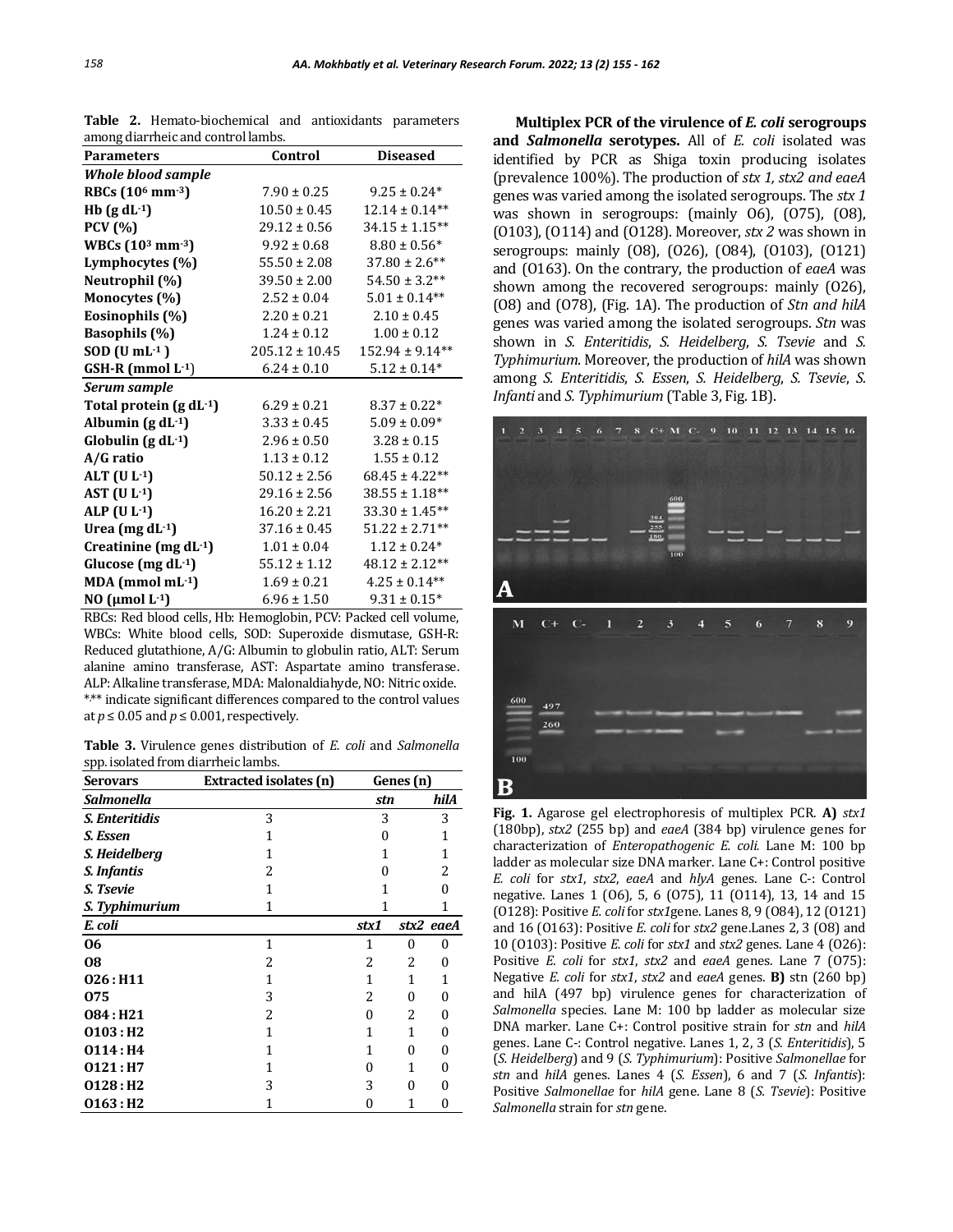#### **Discussion**

Bacterial enteritis in lambs is a serious problem facing the international intensified livestock production. The disease morbidity and mortalities result mainly from the severe alterations in the hemato-biochemical parameters and oxidative-antioxidative balance in affected lambs.<sup>11</sup> In the current study, the clinical and hemato-bicoemical parameters disturbances and the oxidative-antioxidative imbalance among lambs with bacterial enteritis were studied at Kafrelsheikh governorate, Egypt. Furthermore, the prevalence of STEC and *Salmonella* spp. enteritis among these lambs were determined. Our results are in agreement with what had been reported by Radostits *et al*. <sup>9</sup> who stated that the clinical signs of bacterial enteritis among lambs characterized by feces of clay to yellowish gray or grayish to greenish color containing mucous and sometimes blood. Many cases showed a rise in body temperature with congested mucous membrane.

Similarly, the recorded anorexia, depression, dullness and muscular weakness among lambs might be due to escape of intracellular potassium, hyperkalemia and hypoglycemia as confirmed in hemato-biochemical alterations obtained in the current study. The most isolated bacterial species in the current study were *E. coli* and *Salmonella* spp. and these bacteria are responsible for the clinical signs. *E. coli* bacteria adhere to the apical portion of microvilli which fuse with one another and become atrophic resulting in indigestion and malabsorption.<sup>32</sup> In salmonellosis, there is an excessive stimulation of active chloride secretion with inhibition of sodium absorption resulting in drawing of water tissue to gut leading to diarrhea.<sup>9</sup>

The current study demonstrates a highly significant increase in PCV, RBC count and Hb value than those in healthy ones. The increase in hematological parameters may be attributed to hemo-concentration, excessive loss of body fluid and dehydration which lead to decrease plasma volume.<sup>9</sup> Leukogram in diarrheic lambs found to be significantly depressed for total WBCs than the corresponding values in healthy ones. Differential leucocyte count revealed that there was marked lymphopenia, neutrophilia and monocytosis. The decrease of total leucocytic count in diarrheic lambs may be attributed to the stress of malnutrition. This suggestion was supported by the result obtained by Mgongo *et al.*<sup>33</sup> Lymphopenia might have been due to stressful condition produced by multiple etiological agents.

Serum analysis of diarrheic lambs showed significant decrease in serum glucose levels with compared to the control. The occurrence of hypoglycemia in diarrheic lambs may be attributed to weak or absence of normal suckling affinity and altered intestinal epithelial transport and developing endotoxic-septic shock. <sup>34</sup> On the other hand, increase in the concentrations of serum total proteins and

albumin in diarrheic lambs are in line with Guzelbektes *et al*. <sup>35</sup> who showed that diarrhea also influenced the plasma protein profile increasing values for total serum protein and serum albumin concentration.

Ghanem *et al*. stated that inflammation of gastrointestinal tract of diarrheic sheep and cellular destruction of the liver and intestinal mucosa lead to significant increase in serum enzyme activities of ALT, AST and ALP in diarrheic animals compared to the control healthy ones<sup>36</sup> which are in agreement with our findings.

Kidney function tests of diarrheic lamb in this study are in agreement with Singh *et al*. who stated that**,** uremia is a constant finding especially in the late stage of neonatal calf diarrhea with marked increase in serum urea and exerts its due effect in the pathogenesis of diarrhea.13This may be due to decrease in renal function and reduction in glomerular filtration rate caused by hypovolemia, systemic arterial hypotension and vasopressin release.

Concerning oxidative stress and antioxidant status of diarrheic lambs, our results are in agreement with previously report by Ahmed and Soad, as they mentioned that, the reduced SOD activities in diarrheic sheep lead to accumulation of oxidant substances and free radicals that caused cellular damage to the intestinal lining mucosa.<sup>37</sup> Higher MDA levels in serum of diarrheic lambs suggested increased production of lipid peroxidation in the liver, and indirectly pointed to enhanced free radical generation, lipid peroxidation and oxidative stress.

Bacterial isolates from collected fecal samples of diarrheic lambs revealed that many bacterial species are incriminated as causative agents in such problem, especially when the respective organisms have been isolated in pure culture as declared by Wani et al.<sup>38</sup> who isolated similar bacteria from fecal samples of diarrheic lambs and Nasr *et al*. <sup>39</sup> who isolated *E. coli* (34.20 %), *Salmonella* (5.26%), *Proteus* (13.10%), *Klebsiella* (7.89%) and mixed infection (21.00%).

In the current study *E*. *coli* and *Salmonella* were the main cause of bacterial diarrhea in lamb. Several investigations isolated the same organisms with various percentages.<sup>40</sup> The prevalence of *Salmonella* in the present study was higher than that reported by Younis *et al*. 41 (4.09%). Much more prevalence of *Salmonella* was reported by Moussa *et al*. <sup>42</sup> (43.53%). Differences of the prevalence rates of *Salmonella* in diarrheic lambs in comparison to the previous studies could be explained in the light of species and geographical locations and hygienic measures. These factors significantly influence the prevalence of salmonellosis.<sup>41</sup> The prevalence of *E. coli* in the current study was nearly coincided with the findings of Bendali *et al.*<sup>43</sup> in France (20.30%), but higher than those of Azzam *et al*. <sup>44</sup> (5.40%), and lower than that recorded by Osman *et al*. <sup>45</sup> (63.60%). The differences of the prevalence rates of *E. coli* in diarrheic lambs may be attributed also to the geographical locations and management practice as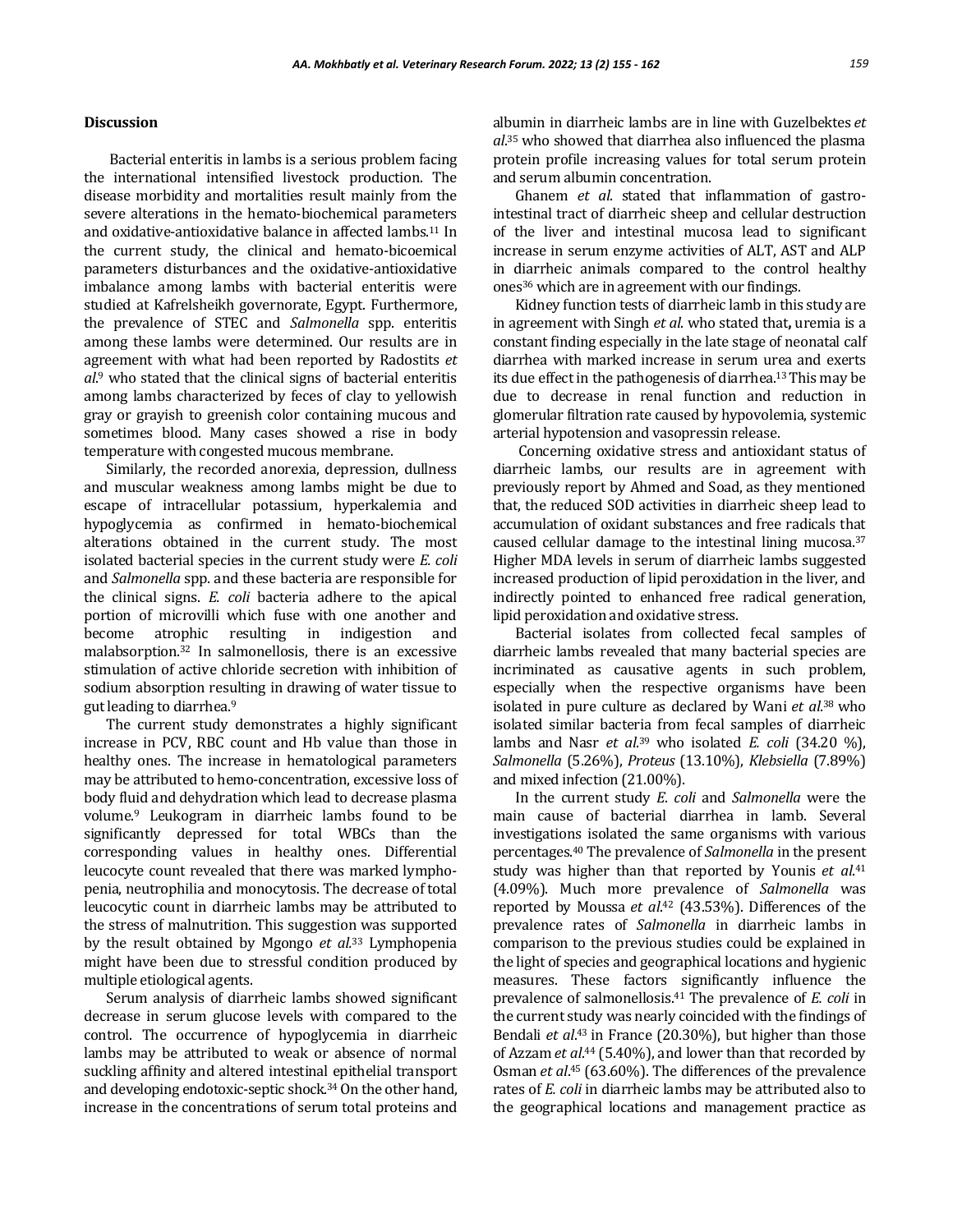well as hygienic measures where ETEC infection occurs mainly through ingestion of contaminated food or water.<sup>6</sup> *Proteus sp. and Klebsiella sp*. appear to play a minor role as causative agents of diarrhea in sheep.<sup>40</sup>

Up to our knowledge, the current study is one of the first researches on the characterization of STEC and *salmonella* spp. responsible for diarrhea among neonatal lambs in Egypt. The virulence of *E. coli* serogroups mainly controlled via the production of virulence encoding genes, in particular *stx1, stx2* and *eaeA.* Our results detected that all of serotypes are STEC and one serotype belonged to EHEC and these serotypes are considered major causes of enteritis among animals and hemorrhagic enteritis among humans.<sup>12</sup> O8 and O75 serogroups are known to be ETEC which commonly isolated from diarrheic lambs.<sup>12</sup> In the current study, these 2 serotypes carry the Shiga toxin producing genes and this may be attributed to the nature of horizontal gene transfer (HGT) among different *E. coli* serotypes,<sup>46</sup> which is responsible for evolution of new pathogenic serotypes of *E. coli*. The limitation of our study was that we did not identify *sta* genes for these 2 serotypes to confirm the existence of new hybrid serotype STEC-ETEC and further work is required to confirm that finding. However, we believe that this finding is not far from the reality because we depend on gold standard serological tests for identification of *E. coli* serotypes.

The data demonstrated that a wide variation of STEC and ETEC serogroups were incremented in the incidence of diarrhea in small ruminates in Egypt as similar to the results obtained by Aref *et al*. <sup>46</sup> The coexisting between STEC and ETEC associated virulence genes in *E. coli* strains of human, animal, and environmental origins has been reported in Germany, United States and Slovakia and some of which have been associated with human disease.<sup>47</sup>

The virulence of *salmonella* serogroups mainly controlled via the production of *Stn and hilA* genes which were varied among the isolated serogroups. *S. Enteritidis, S. Heidelberg and S. Typhimurium* were all commonly isolates from diarrheic lambs.<sup>38</sup>

In conclusions*, E. coli* and *Salmonella* spp. are the most important cause of bacterial enteritis and diarrhea among lambs at Kafrelsheikh governorate, Egypt. Among the isolated bacteria, STEC especially EHEC and *salmonella* spp. are the most prevalent serotypes and this represents a veterinary and public health threat. The alteration in hemato-biochemical parameters and the disturbance in the oxidant-antioxidant balance among affected lambs could be used to adopt new strategy towards more suitable treatments and preventive measures against such problem.

### **Conflict of interest**

The authors declare no financial or conflict of interest regarding this study that could inappropriately influence the work.

#### **References**

- 1. Kong LC, Wang B, Wang YM, et al. Characterization of bacterial community changes and antibiotic resistance genes in lamb manure of different incidence. Sci Rep 2019; 9(1):10101. doi:10.1038/s41598-019-46604-y.
- 2. Hassan N, Sheikh GN, Hussain SA, et al. Variation in clinical findings associated with neonatal colibacillosis in lambs before and after treatment. Vet World 2014; 7(4): 262-265.
- 3. Javed S, Rafeeq M, Tariq MM, et al. Study on *in-vitro* biochemical growth characterization and assessment of hemolytic toxin of *Clostridium perfringens* type B and D. Pakistan J. Zool 2012; 44(6): 1575-1580.
- 4. Stanger KJ, McGregor H, Larsen J. Outbreaks of diarrhoea ('winter scours') in weaned Merino sheep in south-eastern Australia. Aust Vet J 2018; 96(5): 176-183.
- 5. Muktar Y, Mamo G, Tesfaye B, et al. A review on major bacterial causes of calf diarrhea and its diagnostic method. J Vet Med Anim Health 2015; 7(5): 173-185.
- 6. Cho Y, Yoon KJ. An overview of calf diarrhea infectious etiology, diagnosis, and intervention. J Vet Sci 2014; 15(1): 1-17.
- 7. Askari Badouei M, Lotfollahzadeh S, Arman M, et al. Prevalence and resistance profiles of enteropathogenic and Shiga toxin- producing *Escherichia coli* in diarrheic calves in Mashhad and Garmsar districts, Iran. Avicenna J Clin Microbiol Infect 2014; 1(3): 22802. doi:10.17795/ajcmi-22802.
- 8. Yang R, Jacobson C, Gardner G, et al. Longitudinal prevalence, faecal shedding and molecular characterization of *Campylobacter* spp. and *Salmonella enterica* in sheep. Vet J 2014; 202(2), 250-254.
- 9. Radostits OM, Gay C, Hinchcliffe KW, et al. Veterinary medicine - A textbook of the diseases of cattle, horses, sheep, pigs and goats.  $10<sup>th</sup>$  ed. Philadelphia USA: W. B. Saunders Ltd 2007; 2065.
- 10. Skyberg JA, Logue CM, Nolan LK. Virulence genotyping of *Salmonella* spp. with multiplex PCR. Avian Dis 2006; 50(1): 77-81.
- 11. Ghanbarpour R, Askari N, Ghorbanpour M, et al. Genotypic analysis of virulence genes and antimicrobial profile of diarrheagenic *Escherichia coli*, isolated from diseased lambs in Iran. Trop Anim Health Prod 2017; 49(3): 591-597.
- 12. Bandyopadhyay S, Mahanti A, Samanta I, et al. Virulence repertoire of Shiga toxin-producing *Escherichia coli* (STEC) and enterotoxigenic *Escherichia coli*(ETEC) from diarrheic lambs of Arunachal Pradesh, India. Trop Anim Health Prod 2011; 43(3): 705-710.
- 13. Singh M, Gupta VK, Mondal DB, et al. A study on alteration in haemato-biochemical parameters in Colibacillosis affected calves. Int J Adv Res 2014; 2(7): 746-750.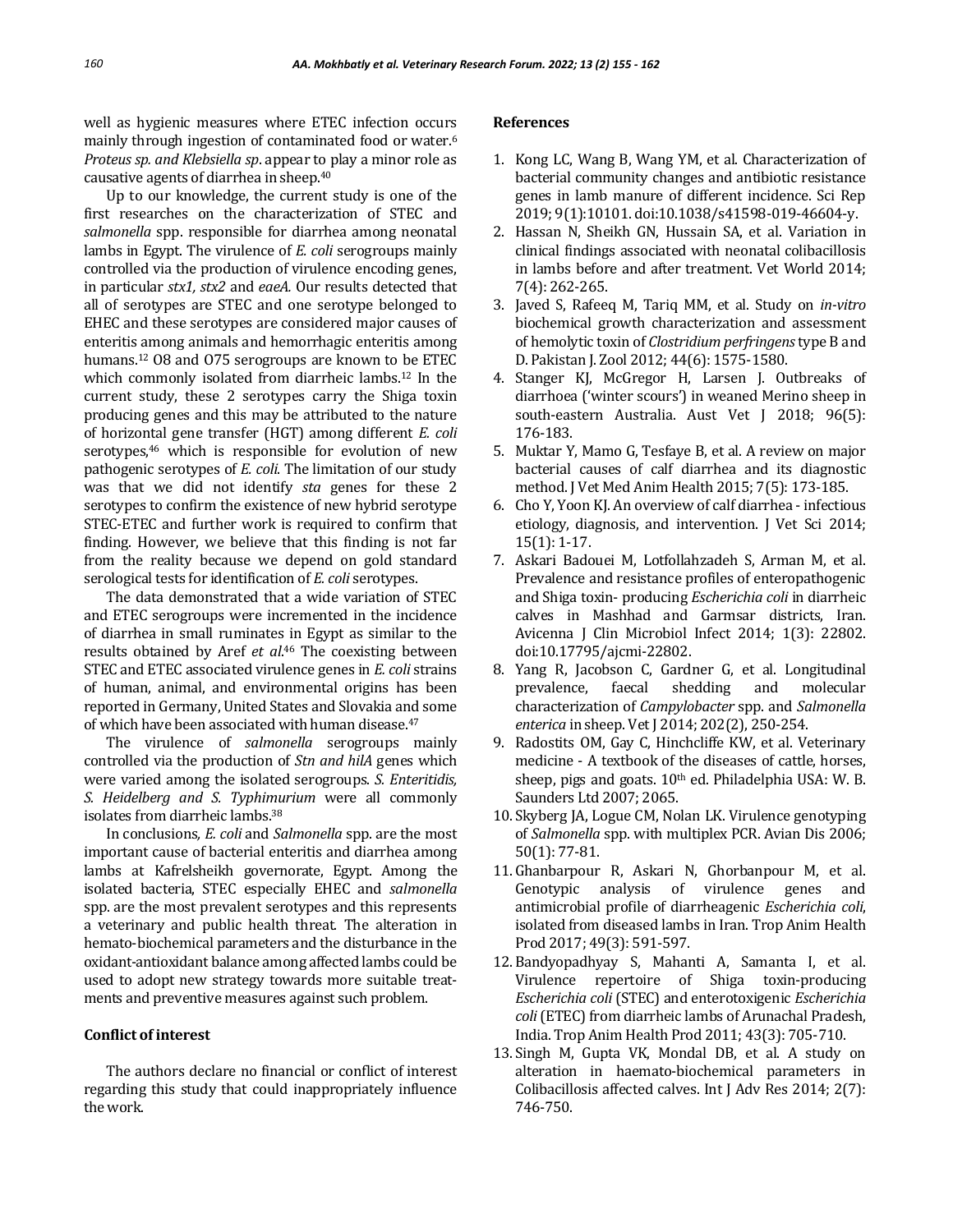- 14. Feldman BF, Zinkl JG, Jain NC. Schalm's veterinary hematology. 5<sup>th</sup> ed. Philadelphia, USA: Lippincott Williams & Wilkins 2000; 21-100.
- 15.Abelson JN, Simon MI. Methods in enzymology. Vol. 186-part. New York, USA: Academic Press Inc. 1990; 251.
- 16. Pertile TL, Sharma JM, Walser MM. Reovirus infection in chickens primes splenic adherent macrophages to produce nitric oxide in response to T cell-produced factors. Cell Immunol 1995; 164(2): 207-216.
- 17.Henry RJ, Cannon DC, Winkelman JW. Clinical Chemistry: Principles and techniques.  $11<sup>th</sup>$  ed. New York, USA: Happer and Row Publishers 1974; 1629.
- 18. Kaneko JJ, Harvey JW, Bruss ML. Clinical biochemistry of domestic animals. 6<sup>th</sup> ed. Massachusetts, USA: Academic press 2008; 146-159.
- 19. Reitman S, Frankel S. A colorimetric method for the determination of serum glutamic oxalacetic and glutamic pyruvic transaminases. Am J Clin Path 1957; 28(1): 56-63.
- 20. Rec GSCC. Optimised standard colorimetric methods. Serum alkaline phosphatase. (DGKC): J Clin Chem Clin Biochem 1972; 10: 182-182.
- 21.Nagy FM, Taha NM, Mandour AWA, et al. The biochemical effects of berberine on hyperlipidemia and insulin resistance in rats fed high fat diet. Alex J Vet Sci 2016; 51(2): 142-147.
- 22. Patton CJ, Crouch SR. Spectrophotometric and kinetics investigation of the Berthelot reaction for the determination of ammonia. Anal Chem 1977; 49(3): 464-469.
- 23. Young DS. Effect of drugs on clinical laboratory tests, 3rd ed. Washington, USA: AACC Press 1990;122-131.
- 24. Esterbauer H, Cheeseman KH, Dianzani MU, et al. Separation and characterization of the aldehydic products of lipid peroxidation stimulated by ADP-Fe2+ in rat liver microsomes. Biochem J 1982; 208(1): 129-140.
- 25. Aebi H. Catalase *in vitro*. Methods Enzymol 1984;105: 121-126.
- 26. Quinn PJ, Markey BK, Leonard FC, et al. Veterinary microbiology and microbial diseases. 2nd ed. New Jersey, USA: Wiley-Blackwell 2011; 84-96.
- 27. Collee JG, Marmion BP, Fraser AG, et al. Mackie & McCartney practical medical microbiology. 14<sup>th</sup> ed. New York, USA: Churchill Livingstone1996; 486.
- 28. Kreig NR, Holt JC. Bergey's manual of systemic bacteriology. 2nd ed. Baltimore, USA: William and Wilkins M.D. 1984; 964.
- 29. Kok T, Worswich D, Gowans E. Some serological techniques for microbial and viral infections. In: Collee JG, Fraser AG, Marmion BP, et al. (Eds). Mackie & McCartney practical medical microbiology. 14<sup>th</sup> ed. Edinburgh, UK: Churchill Livingstone 1996; 978.
- 30. Kauffman G. Kauffmann white scheme. J Acta Pathol

Microbiol Scand 1974; 61: 385.

- 31. Sambrook J, Fritsch ER, Maniatis T. Molecular cloning: a laboratory manual. 2nd ed. New York, USA: Cold Spring Harbor Laboratory Press 1989; 1,659.
- 32. Schoenian S. Small ruminant info sheet: Diarrhea (scours) in small ruminants. Available at: https://u.osu. edu/ sheep/ 2019/ 06/ 11/ diarrhea-scours-in-smallruminants/. Accessed April 1, 2022.
- 33. Mgongo FO, Gombe S, Ogaa JS. The influence of cobalt/vitamin B deficiency as "stressor" affecting adrenal cortex and ovarian activities in goats. Reprod Nutr Dev 1984; 24(6): 845-854.
- 34.Naylor JM. Neonatal ruminant diarrhea. In: Smith, BP (Ed). Large animal internal medicine. 3rd ed. Missouri, USA: Mosby 2002; 352-366.
- 35. Guzelbektes H, Coskun A, Sen I. Relationship between the degree of dehydration and the balance of acidbased changes in dehydrated calves with diarrhoea. Bull Vet Inst Pulawy 2007; 51(1): 83-87.
- 36. Ghanem MM, Abd El-Raof YM. Clinical and haematobiochemical studies on lamb coccidiosis and changes following amprolium and sulphadimethoxine therapy. Benha Vet Med J 2005; 16(2): 286-300.
- 37. Ahmed WM, Hassan SE. Applied studies on coccidiosis in buffalo-calves with special reference to oxidant/ antioxidant status. World J Zool 2007; 2(2): 40-48.
- 38. Wani SA, Hussain I, Beg SA, et al. Diarrhoeagenic *Escherichia coli* and salmonellae in calves and lambs in Kashmir absence: prevalence and antibiogram. Rev Sci Tech 2013; 32(3): 833-840.
- 39.Nasr M, Bakeer NM, Hammouda HA, et al. Epidemiological, clinical and bacteriological studies on bacterial lamb enteritis at Behera province, Egypt. Alex J Vet Sci 2014; 43(1): 8-16.
- 40. Sweeny JP, Ryan UM, Robertson ID, et al. Prevalence and on-farm risk factors for diarrhoea in meat lamb flocks in Western Australia. Vet J 2012; 192(3): 503-510.
- 41.Younis EE, Ahmed AM, El-Khodery SA, et al. Molecular screening and risk factors of enterotoxigenic *Escherichia coli* and *Salmonella* spp. in diarrheic neonatal calves in Egypt. Res Vet Sci 2009; 87(3): 373-379.
- 42. Moussa IM, Ashgan MH, Mohamed MS, et al. Rapid detection of *Salmonella* species in newborne calves by polymerase chain reaction. Int J Genet Mol Biol 2010; 2(4): 62-66.
- 43. Bendali F, Bichet H, Schelcher F, et al. Pattern of diarrhoea in newborn beef calves in south-west France. Vet Res 1999; 30(1): 61-74.
- 44. Azzam RA, Hassan WH, Ibrahim MA, et al. Prevalence of verocytotoxigenic *E. coli* O157: H7 in cattle and man in Beni-Sueif Government. Alex J Vet2006; 24(1): 111-122.
- 45. Osman KM, Mustafa AM, Elhariri M, et al. The distribution of *Escherichia coli* serovars, virulence